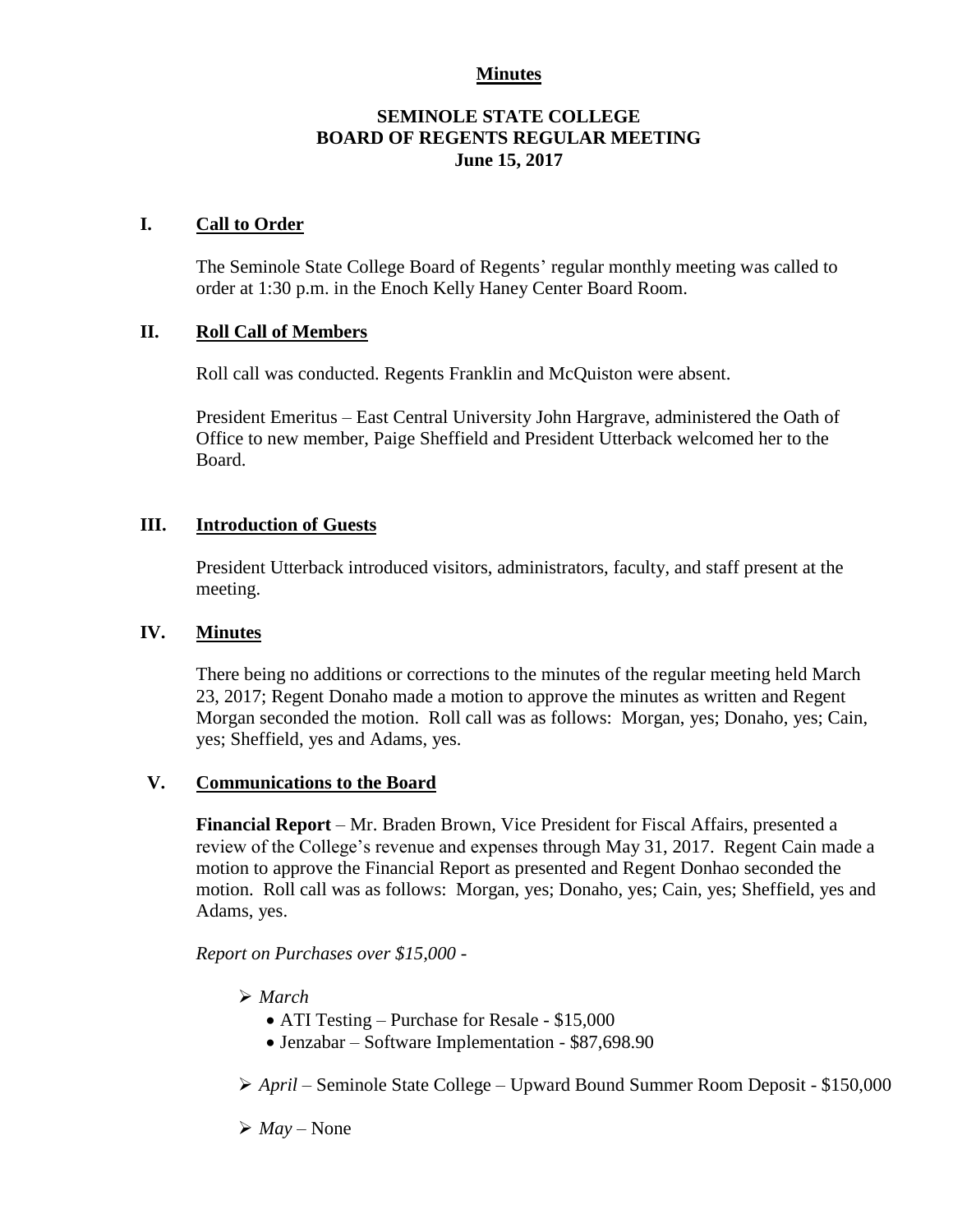### **VI. Hearing of Delegations**

None

### **VII. President's Report**

President Utterback discussed items under the President's Report and the Business portion of the agenda by utilizing a PowerPoint presentation. (See enclosed copy of the PowerPoint presentation)

*Personnel Update* – President Utterback informed the Board that a letter of resignation had been received from Dara Campbell, Assistant Professor of Agriculture and Recruiter. Kristin Dunn had been appointed as Director of Community Relations, Dr. Linda Goeller had been recently recognized by the University of Texas at Austin. Laci DiLibero has been hired as the Physical Therapist Assistant Program Coordinator and Wendy Rich has been hired as an Assistant Professor/Recruiter and will directly oversee the Agriculture Program. President Utterback told the Regents that a Presidential Transition Team has been formed to ease the transition of the new President into her position.

*Campus Activities*– President Utterback told the Board members about several recent and upcoming campus activities. These were:

- Students were recognized by OACC
- Student Support Services hosted a "First to Finish" panel
- The Seminole Chamber of Commerce honored Melanie Rinehart and Tammy Kasterke
- Oklahoma's Promise Day was held at the Oklahoma State Capitol
- AACC recognized retiring President Utterback at their annual conference
- Kim Hyden and Paige Sheffield were appointed as new Regents for SSC
- Bill Knowles completed his Doctorate
- A campus honors reception was held to honor longevity, leadership and Phi Theta Kappa graduates
- Committees appointments have been made in preparation for the upcoming Higher Learning Commission accreditation visit
- Community Agriculture leaders met over breakfast at Seminole State College to discuss the SSC Ag program
- The Oklahoma State Legislature recognized retiring President Utterback
- The 2017 SSC Commencement was held on May 5<sup>th</sup>
- A tree was planted in honor of retiring President Utterback by the SSC Faculty Senate
- The annual Howlers and Yawpers creativity symposium was hosted by the Language Arts and Humanities Division
- SSC received a \$5000 agriculture grant from AACC and RCCA
- Current Ag student Zach Ilbery and SSC recruiter Lauren Anderson attended the state FFA convention to recruit students to SSC
- A community retirement dinner for President Utterback was held on April 27<sup>th</sup>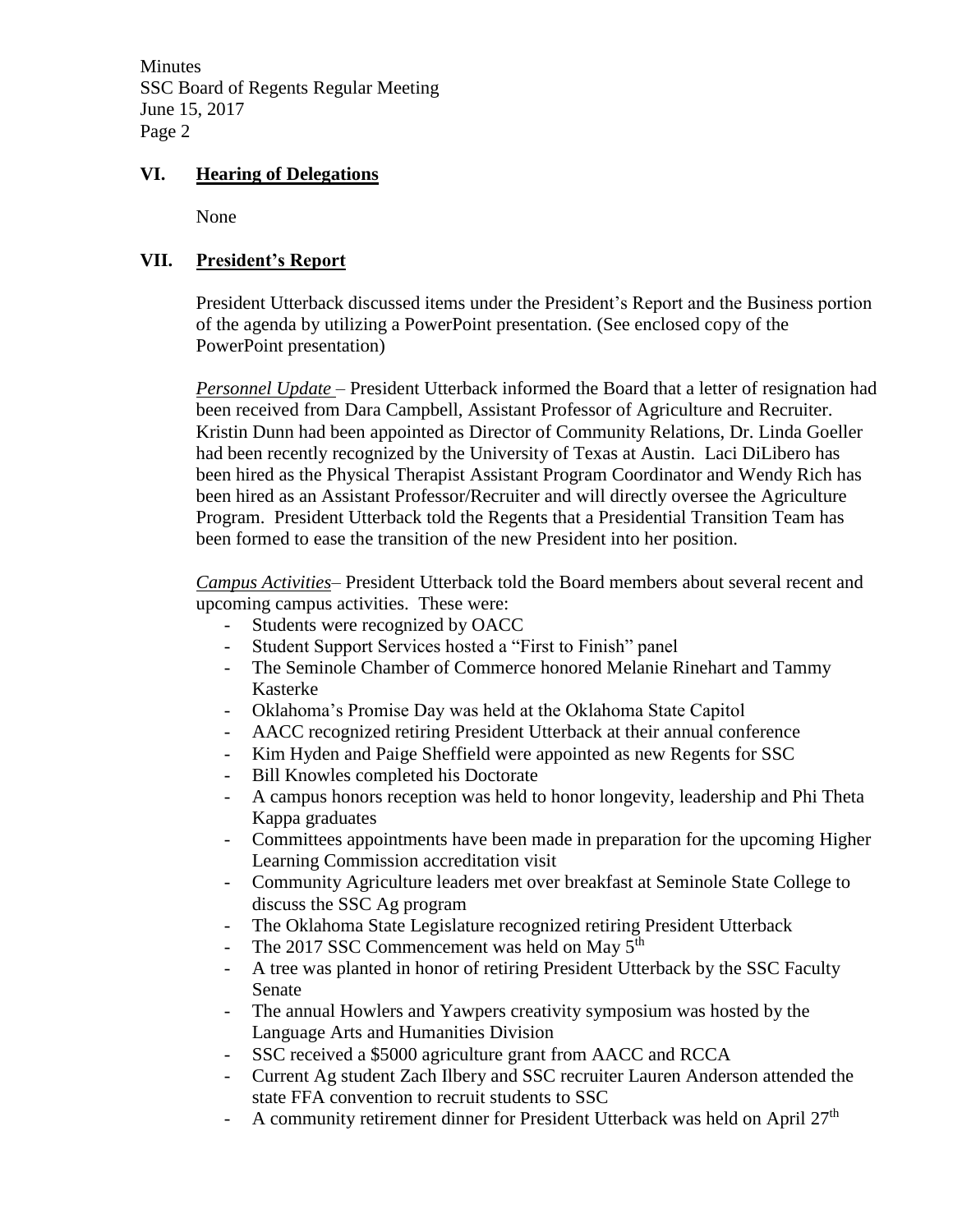- Two SSC students went on the OACC Study Abroad trip to the Dominican Republic
- President Utterback and President Hargrave were honored by the Oklahoma State Regents for Higher Education
- President Utterback was honored by the Oklahoma Council of Presidents
- President Utterback gave the Regents an update on SSC spring sports
- Two separate groups of Students and Faculty attended the Global Studies trips. One group went to China and the other group went to Ireland.
- SSC Kid's camps are being held offering art, Lego, Minecraft, basketball and reading camps. Swimming lessons are also being offered in the SSC pool.
- President Utterback gave an update on the construction of the Dan and Andrea Boren Center
- Two Upward Bound grants have been refunded totaling \$3 million over the next 5 years
- A retirement cookout was held on campus for President Utterback on June 13<sup>th</sup>
- A retirement reception for Rusty Beene will be held on campus on June  $28<sup>th</sup>$
- President Utterback told the Regents about an upcoming Regents Education Program event on September 19<sup>th</sup>

# **VIII. Business**

**Approval of Increase of Resident Tuition and Non-Resident Tuition** – President Utterback presented the Board information about a proposed tuition increase, a letter of support from the Student Government Association and a memo from Vice President Braden Brown about an increase from \$90.50 to \$96.00 in resident tuition and and increase from \$277.00 to \$294.00 per credit hour for nonresident tuition. Regent Cain made a motion to approve the tuition increase as presented and Regent Sheffield seconded this motion. Roll call was as follows: Morgan, yes; Donaho, yes; Cain, yes; Sheffield, yes and Adams, yes.

**Approval to Increase the Student Activity Fee** – President Utterback presented information about a proposed increase to the Student Activity Fee. This action would increase this fee from \$8.50 to \$11.00 per credit hour. President Utterback recommended approval of this increase. Regent Morgan made a motion to approve the increase as presented and Regent Donaho seconded this motion. Roll call was as follows: Morgan, yes; Donaho, yes; Cain, yes; Sheffield, yes and Adams, yes.

**Approval to Increase the Infrastructure Fee** – President Utterback presented information about a proposed increase to the Infrastructure Fee. This action would increase this fee from \$7.00 to \$9.00 per credit hour. President Utterback recommended approval of this increase. Regent Donaho made a motion to approve the increase as presented and Regent Morgan seconded this motion. Roll call was as follows: Morgan, yes; Donaho, yes; Cain, yes; Sheffield, yes and Adams, yes.

**Ratification of the Acceptance of a Bid from Great Western Dining Service, Inc**. – President Utterback presented information about a bid for dining service operation. He requested ratification of a contract with Great Western Dining Service, Inc. Regent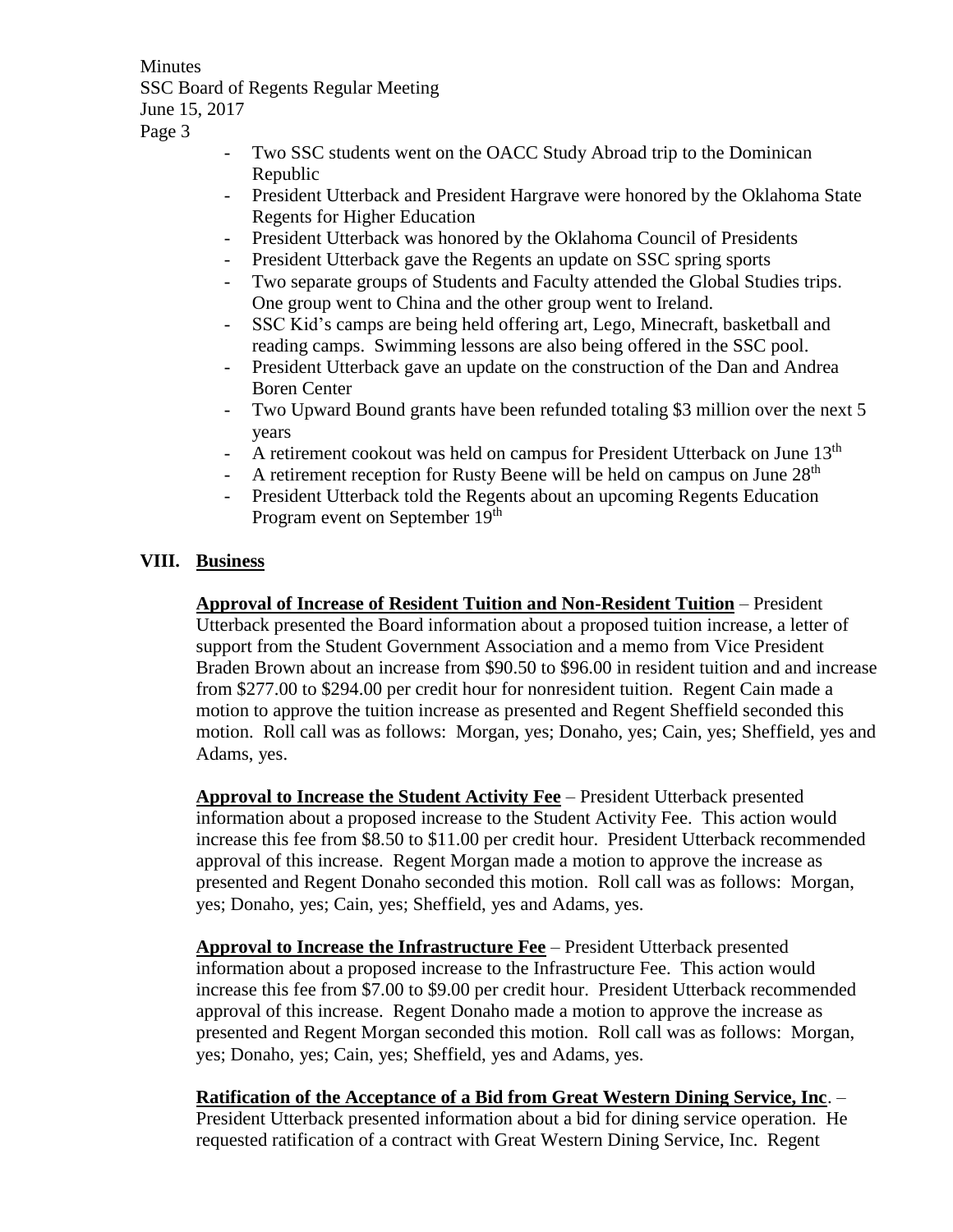> Donaho made a motion to ratify the contract with Great Western Dining Service, Inc. as presented and Regent Cain seconded the motion. Roll call was as follows: Morgan, yes; Donaho, yes; Cain, yes; Sheffield, yes and Adams, yes.

> **Approval to rename the Milt Phillips Music Building** – President Utterback presented information about Mr. Milt Phillips who is the namesake of the Milt Phillips Music Building. He stated that music courses are no longer offered in this building and it is confusing to students. Social Science courses are offered in this building. The Phillips family was contacted about the proposed change and had no objections. President Utterback recommended approval of the renaming. Regent Sheffield made a motion to approve the change as presented and Regent Morgan seconded this motion. Roll call was as follows: Morgan, yes; Donaho, yes; Cain, yes; Sheffield, yes and Adams, yes.

> **Approval of the FY2018 Educational and General Budget** – President Utterback presented the Board with a copy of materials for the FY18 budget for review. President Utterback highlighted several aspects of this year's budget. President Utterback also shared information about appropriations history, revenue history, expenditure history and expenditures by function and object. President Utterback commended Vice President for Fiscal Affairs Braden Brown and his staff on a stellar job of conserving funds and stretching resources to balance the budget over the coming year. President Utterback recommended approval of the FY18 Education and General Budget. Regent Cain made a motion to approve the FY18 Education and General Budget as presented and Regent Donaho seconded this motion. Roll call was as follows: Morgan, yes; Donaho, yes; Cain, yes; Sheffield, yes and Adams, yes.

**Motion to Enter into Executive Session** – The Board retired into executive session to discuss the terms of employment for President Utterback. Regent Cain made a motion to enter into executive session and Regent Morgan seconded this motion. Roll call was as follows: Morgan, yes; Donaho, yes; Cain, yes; Sheffield, yes and Adams, yes.

**Motion to Enter into Open Session** – Regent Donaho recommended that the Board enter back into open session to present a motion on the items discussed in executive session. Regent Cain made a motion to enter back into open session and Regent Morgan seconded this motion. Roll call was as follows: Morgan, yes; Donaho, yes; Cain, yes; Sheffield, yes and Adams, yes.

**Authorization of Payment of Life and Medical Insurance to President Utterback** – Regent Donaho made a motion to authorize payment of life and health insurance as discussed in executive session for Dr. Utterback. Regent Morgan seconded this motion. Roll call was as follows: Morgan, yes; Donaho, yes; Cain, yes; Sheffield, yes and Adams, yes.

### **IX. Consent Agenda:**

Regents were presented information concerning items on the Consent Agenda. President Utterback recommended approval of these items. Regent Cain made a motion to approve